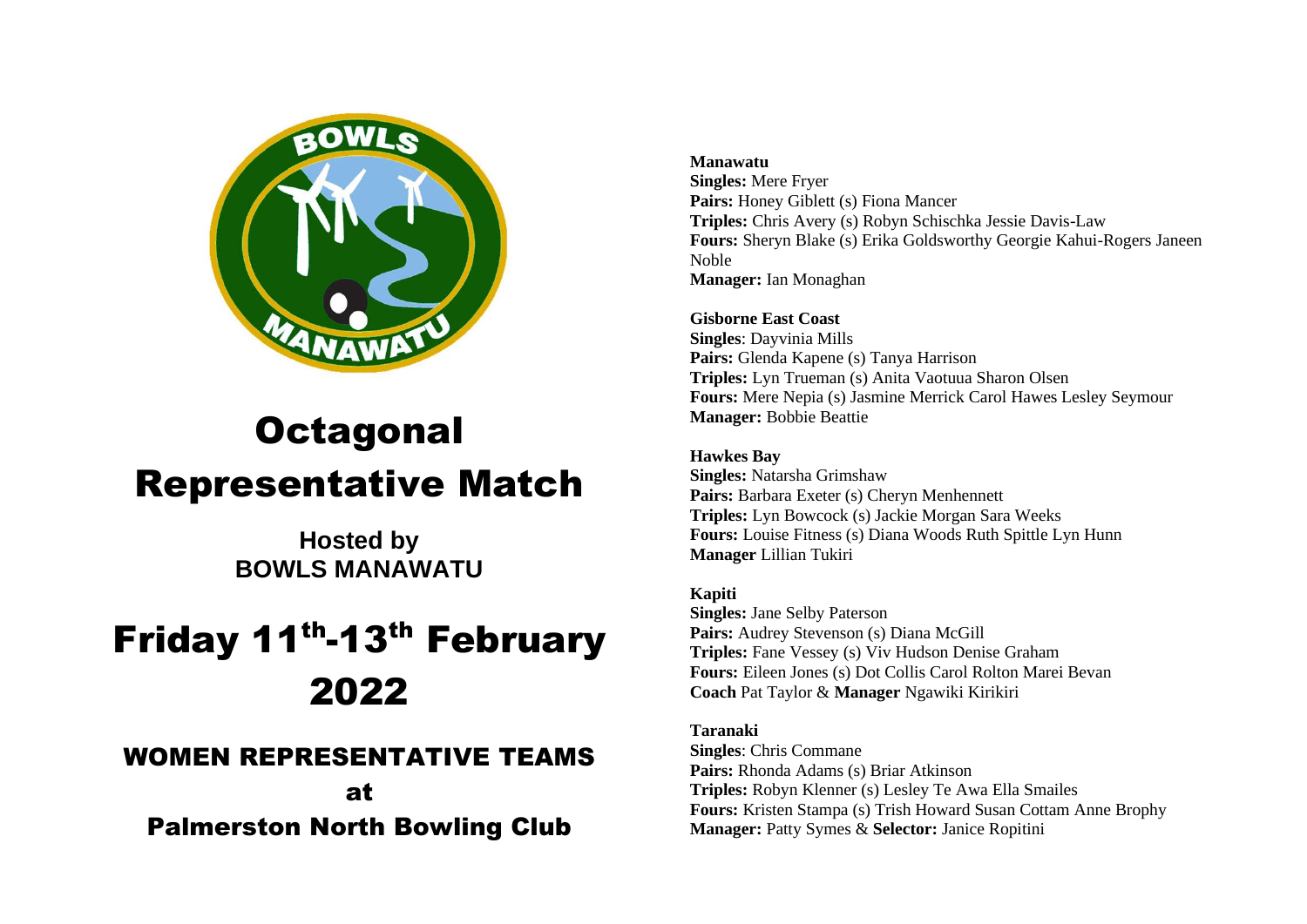#### **Wairarapa**

**Singles:** Rozanna Muriwai **Pairs:** Makaia Campbell (s) Wendy Mitchell **Triples:** Dale Rowe (s) Helen Baker Leah Mackenzie **Fours:** Tanya Wheeler (s) Janalle Frew Olivia Mancer Mary-ann Wilson **Manager:** Stacey Smyth & Jacqui Oakley

#### **Wellington**

**Singles:** Clare Hendra **Pairs:** Dale Rayner (s) Kaaren Guilford **Triples:** Lisa White (s) Nicole Toomey Sharon Ritchie **Fours:** Sarah Taukamo (s) Alieta Vulu Andy Gray Kennie Critchlow **Manager:** Leonie Gough & **Selector:** Wendy Mackie

#### **Whanganui**

**Singles:** Reen Belliss **Pairs:** Eleni Meimaris (s), Moana Mair **Triples:** Debbie Wildermoth (s), Deborah Garside Rosalie Irwin **Fours:** Dianne Patterson (s) Lesley Bourke Maria Klitscher Ann Kendrick **Manager:**

**Competing Centres:** Manawatu (Host), Wellington, Taranaki, Kapiti, Whanganui, Wairarapa, Gisborne East Coast & Hawkes Bay

**Team Numbers:** 10 players per plus 2 officials per team. Total per Centre 12.

**Disciplines**: Singles, Pairs, Triples & Fours

**Venues:** Bowls Palmerston North 20/24 Linton Street, Palmerston North Phone 027 579 4477

**Conditions of Play & Format:** Singles: 4 bowls 25 shots Pairs: 3 bowls 18 ends Triples: 2 bowls 18 ends Fours: 2 bowls 15 ends *Time Limit 2 hours 45 Minutes*

#### **Timetable:**

#### **Start times**:

**Friday** 11:15am Welcome, (Sharon Sims) orientation, house-keeping & Official Opening. 11:30am Lunch

| Friday          | Trial Ends 12:15pm                       |
|-----------------|------------------------------------------|
|                 | Round 1 12:30pm 3:15pm Afternoon Tea     |
|                 | Round 2 3:35pm (or earlier if practical) |
| <b>Saturday</b> | Trail Ends 8:15am                        |
|                 | Round 3 8:30am 11:15am Lunch             |
|                 | Round 4 12 noon 2:45pm Afternoon Tea     |
|                 | Round 5 3:05pm (or earlier if practical) |
| <b>Sunday</b>   | Trail Ends 8:15am                        |
|                 | Round 6 8:30am 8 11:15am Morning Tea     |
|                 | Round 7 11.35am 2:20pm Lunch             |
|                 |                                          |

**Prize Giving** 3:00pm (or earlier if practical)

**Dress**: Centre Colours.

**Bowls Discs:** should discs be used all team bowls must have discs applied.

#### **Following Bowls:**

- **Singles** restricted to  $3<sup>rd</sup>$  and  $4<sup>th</sup>$  bowls only.
- **Pairs** restricted to the lead's last bowl only and the skip's last two bowls only.
- **Triples** leads last bowl & 2<sup>nd</sup> last bowl and both skips bowls
- **Fours** restricted to lead, two and three last bowl only and skip both bowls.

#### **Score cards:**

- to be filled in including the names of all players.
- Cards to be signed by both skips at the completion of game.